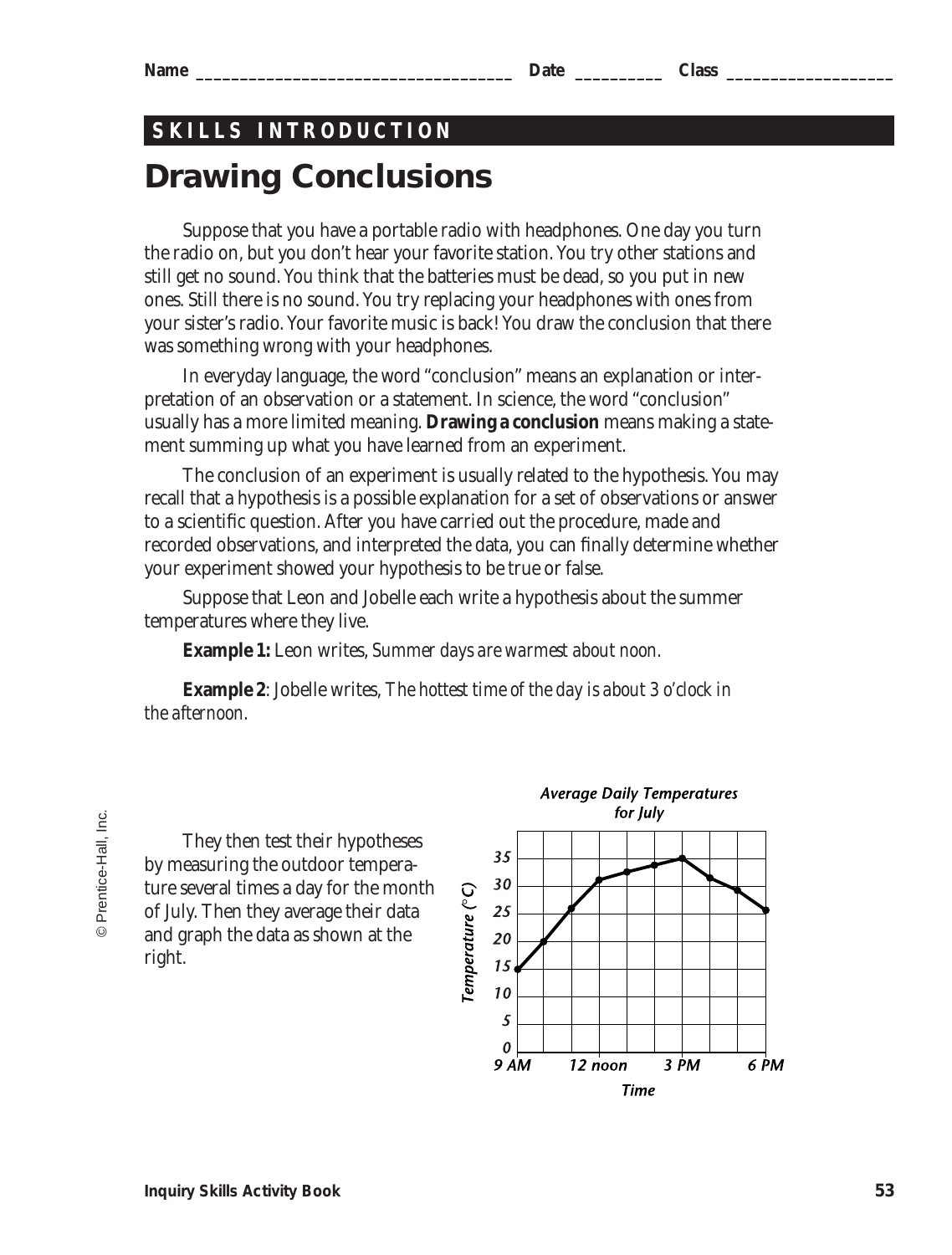▲

## **Drawing Conclusions** *(continued)*

From the graph, Leon can see that the results of the investigation do not support his hypothesis. He draws this conclusion: *Based on a study of temperatures between 9 A.M. and 6 P.M., the warmest temperatures do not occur about noon, but happen sometime later in the afternoon.*

The results do support Jobelle's hypothesis, however. She draws the following conclusion: *On sunny days in July, the warmest temperatures occur about 3 P.M.*

Before scientists become confident of their conclusions, they often repeat their experiments many times and compare their work with that of others. Additional experiments may provide further support for a particular hypothesis. Alternatively, they may cause a researcher to revise or replace the hypothesis.

## **Tips for Drawing Conclusions**

- ◆ Refer to the hypothesis for your experiment.
- Review the observations in your experiment. Analyze the data, completing whatever calculations or graphs will help you identify trends or patterns in your results.
- ◆ Determine whether your data support your hypothesis or suggest that it is false. Write a statement summing up what your results show.
- ◆ Consider whether you might plan other experiments to support your conclusion or compare your work with that done by other researchers.

*Checkpoint* Do you think Jobelle can use the data to draw a conclusion about daily temperature changes that occur at other times of the year? Explain.